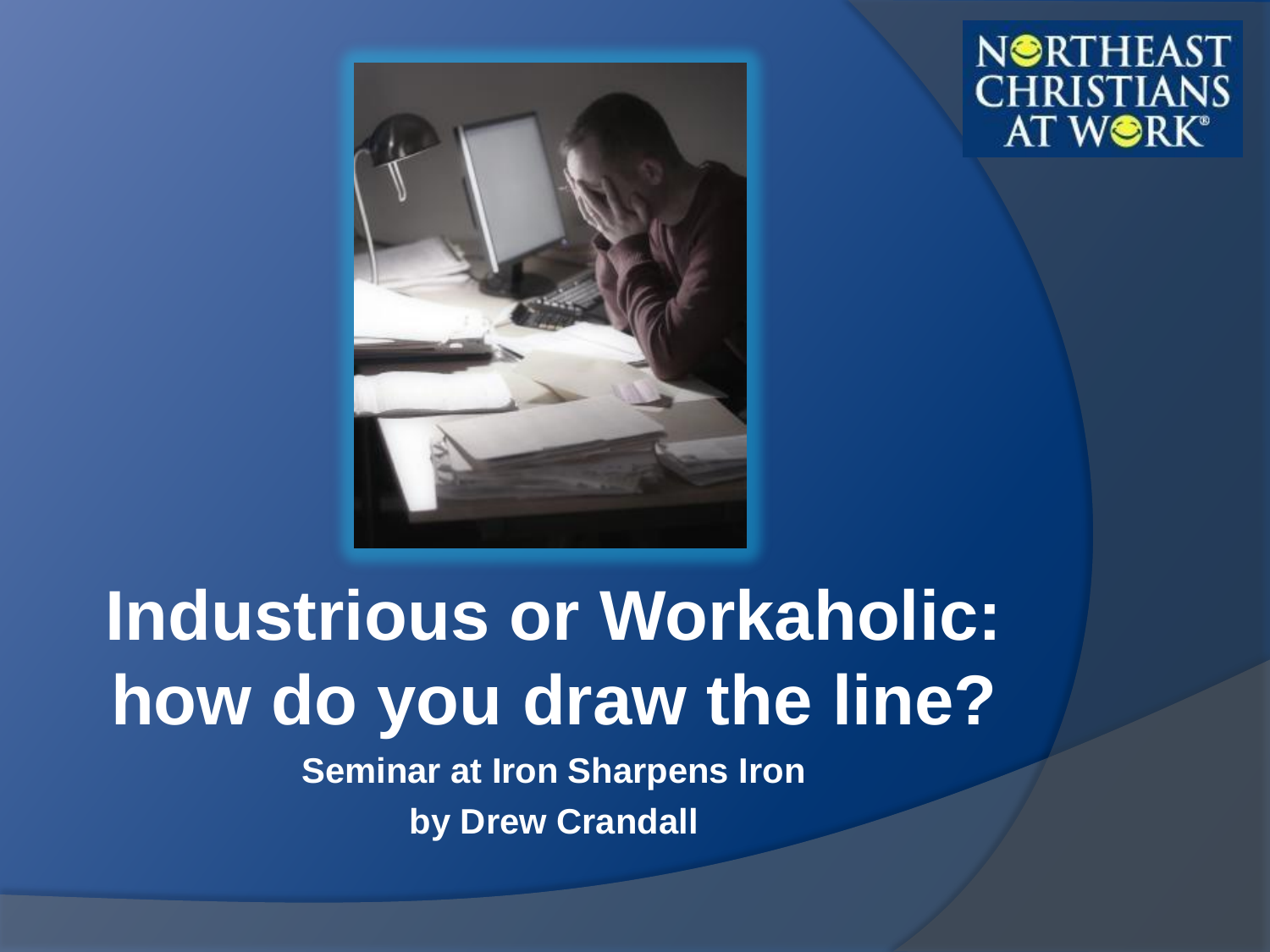# **First, a favor:**

 Please turn off all of your electronic devices—or at least mute them.

**◎** One of the fruits of the Spirit is *self-control*. We'll see how well you do!



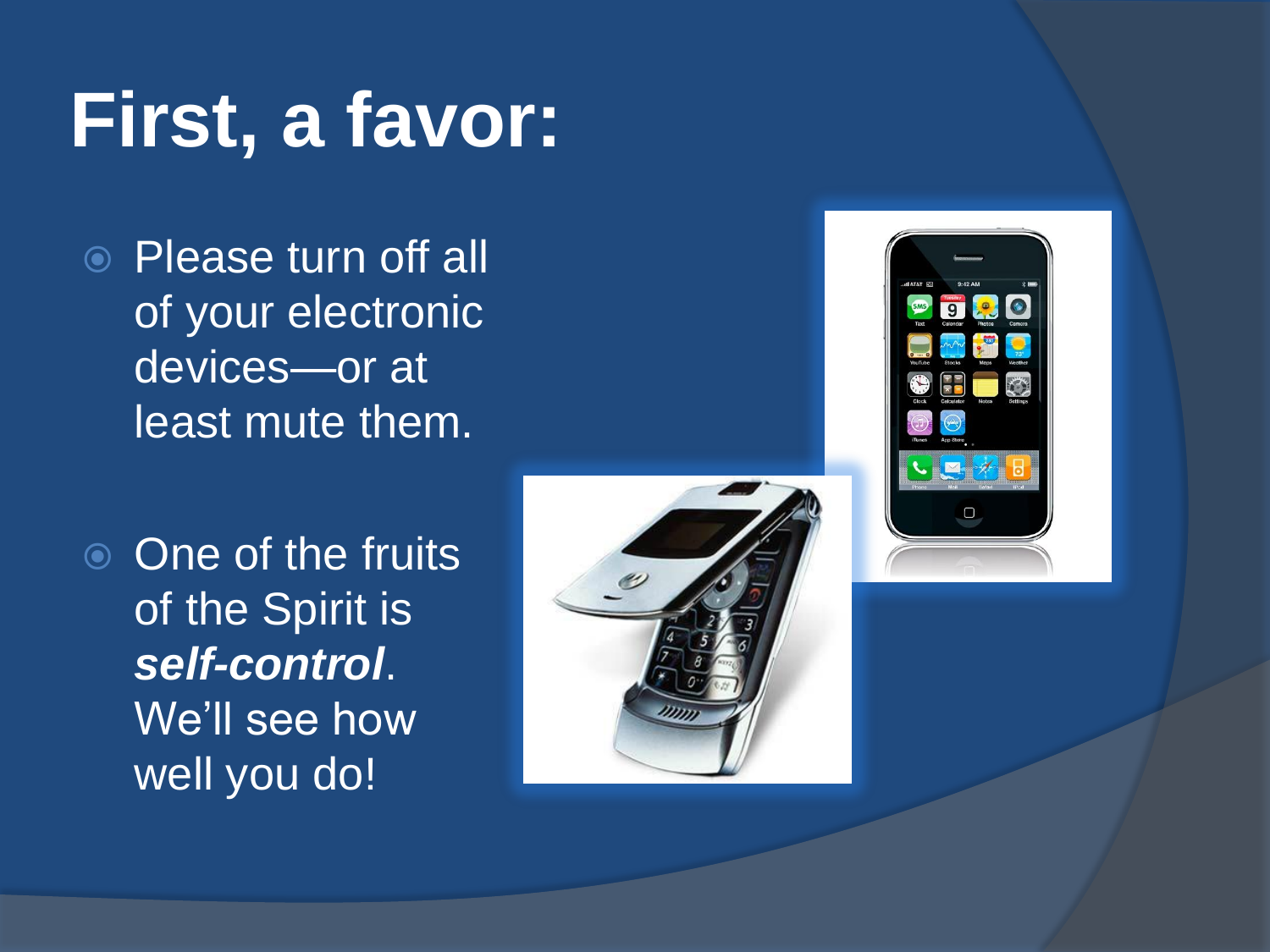# **Let's open with prayer.**

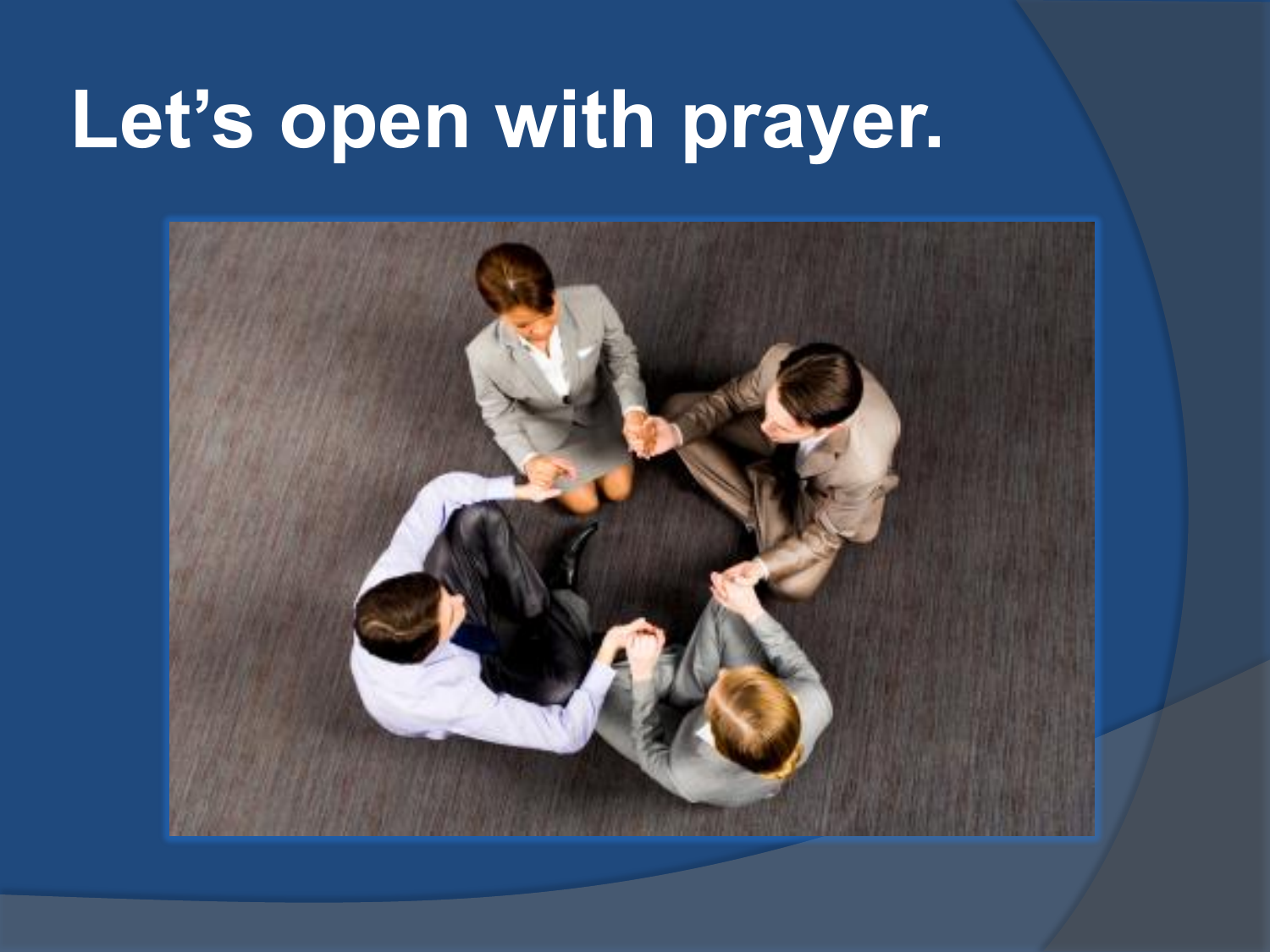## **There is nothing** *inherently* **evil or wrong about "work."**



**God instituted it! In its** proper context, it's good.

**◎ Having a strong** work ethic and being enthusiastic @ work are Scriptural.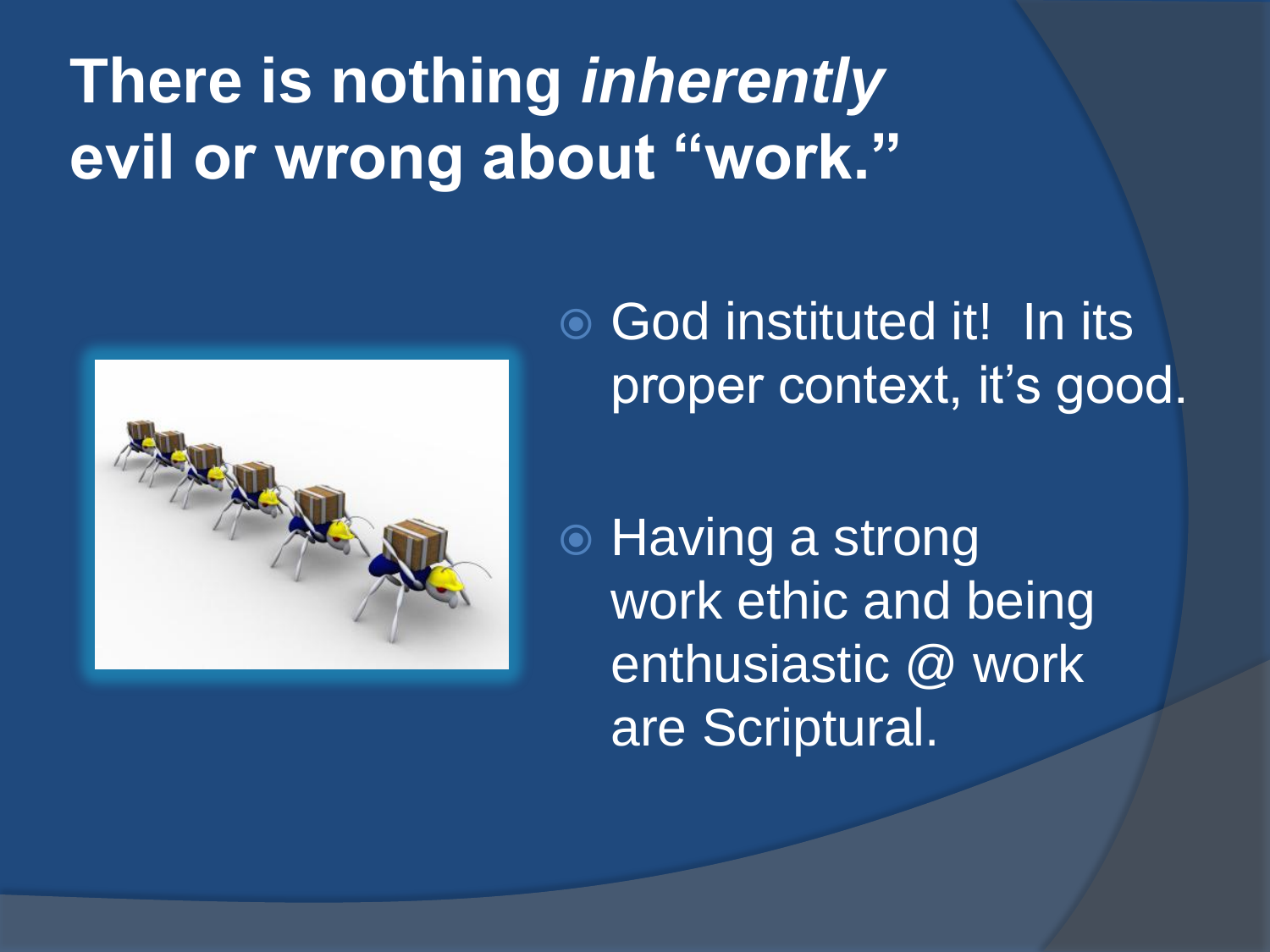## **But…**



**■** In our sinful condition, we are all prone to *and vulnerable to* addictions of one kind or another. Pick your poison! The list is endless.

 This list includes work, when it is taken to extreme and turns into *workaholism.*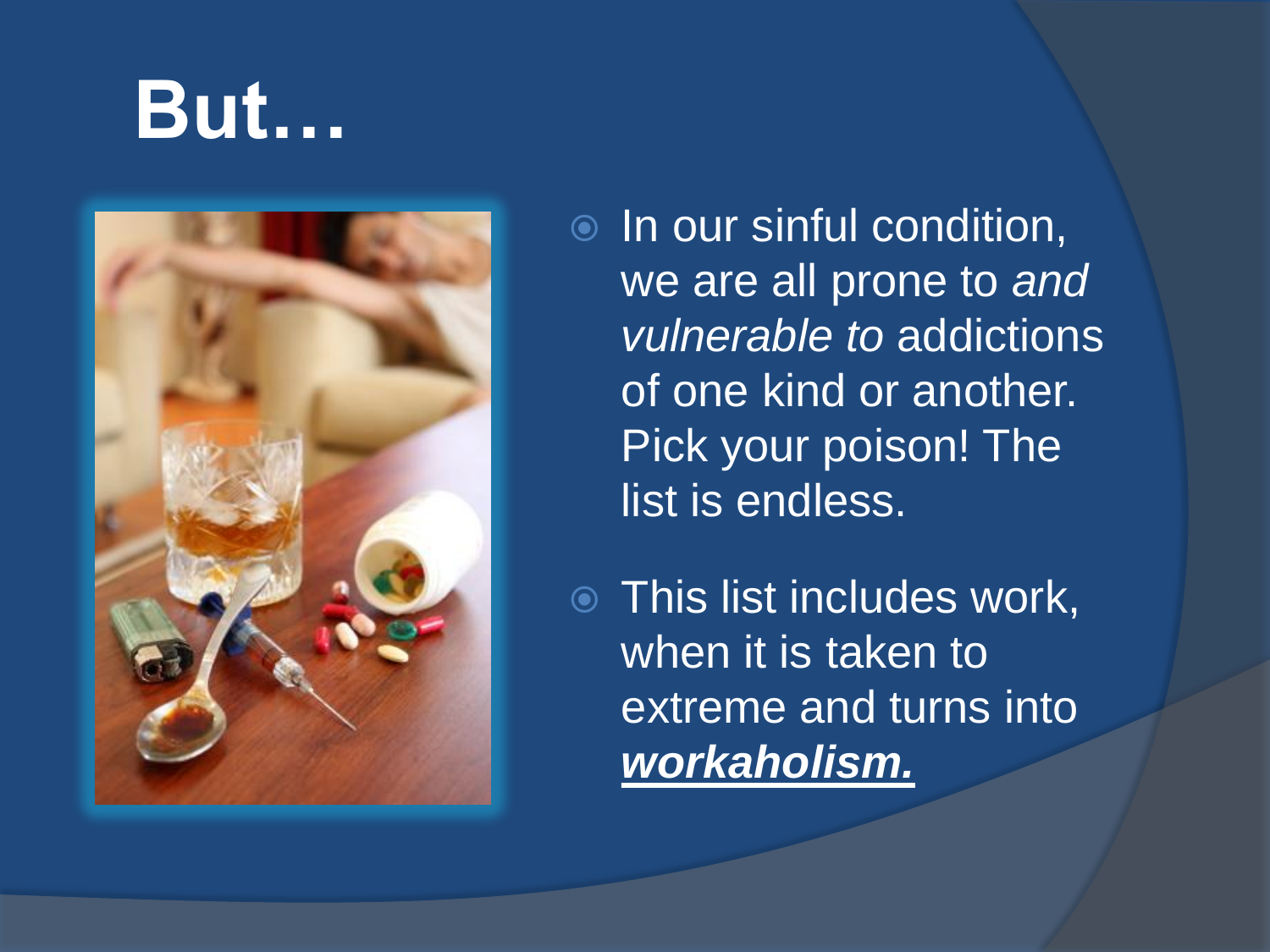# **A workaholic is:**

- **■** Someone with a compulsive, relentless need to work.
- **■** Someone with a reluctance to disengage from work and a tendency to work, think or talk about work anytime, anywhere.
- **Someone who places his or her work firmly in the** center of life.
- **Someone who feels the urge to create and** respond to self-imposed demands.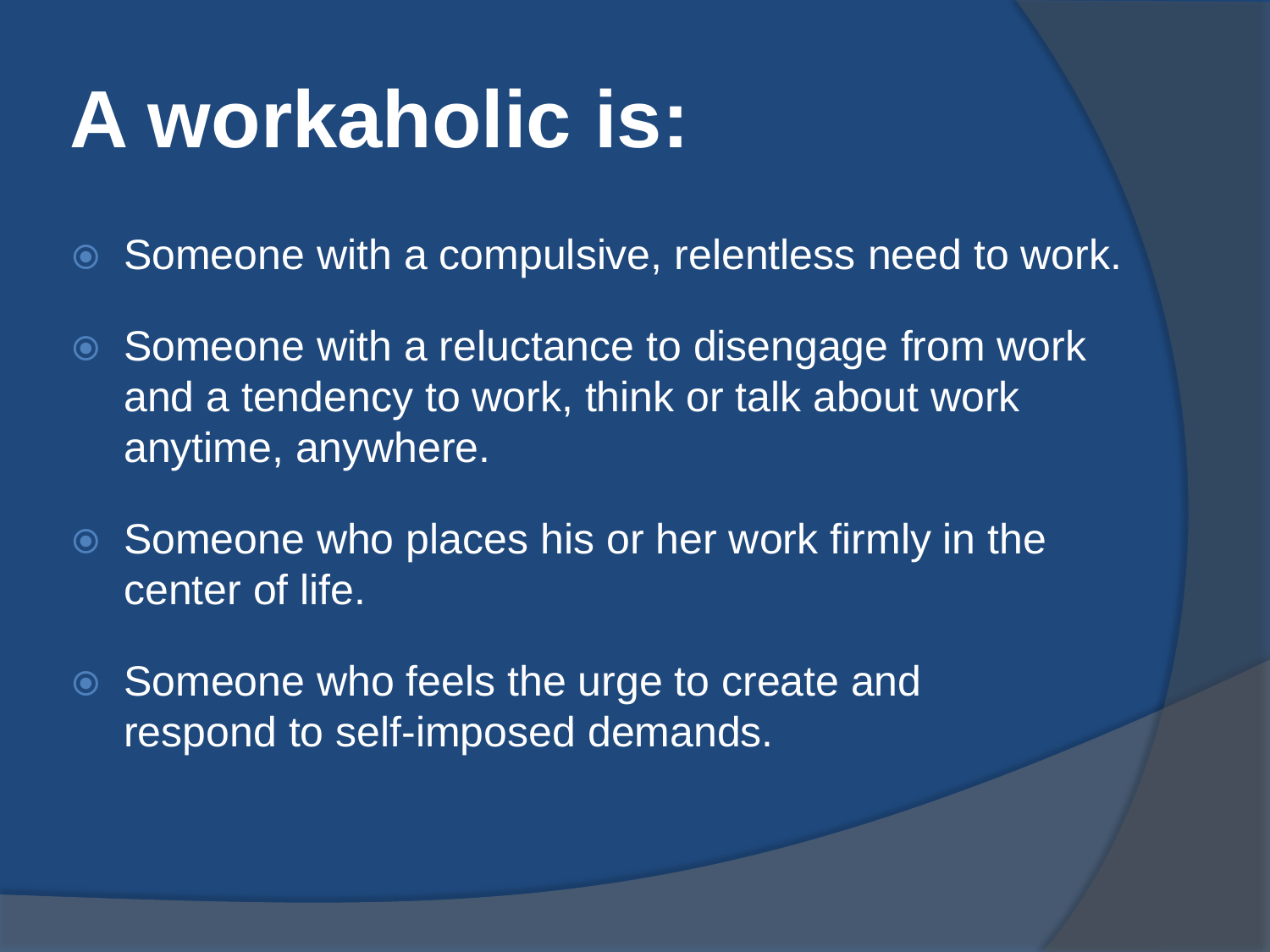## **Some cultures are more prone to certain addictions.**



 What additive tendencies does your family and ethnic culture have? Is workaholism one of them?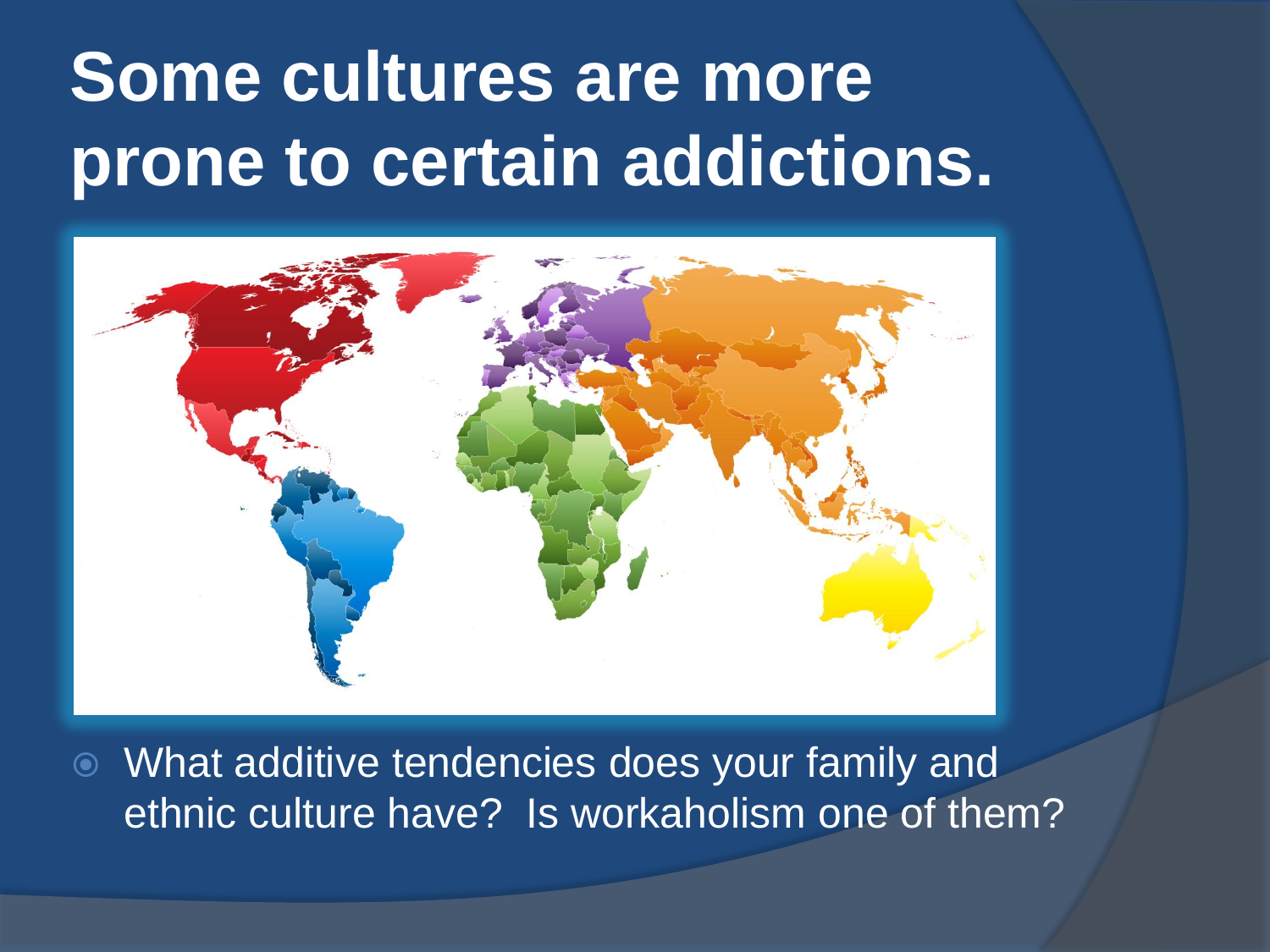#### **If work is good and Godly…**



 How do you draw the line?  $\circ$  Here are some Bible-based tips.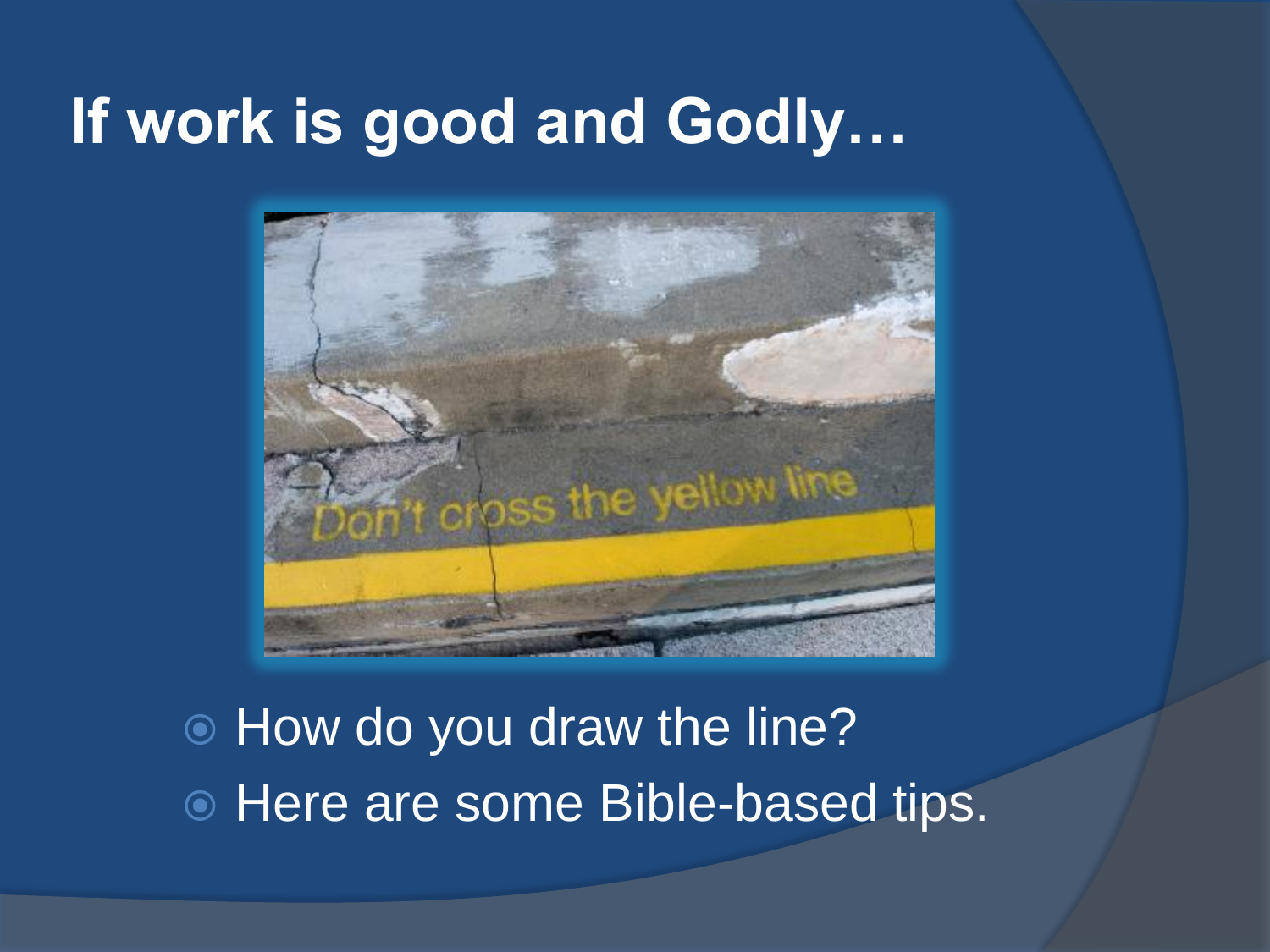#### **1. How is your personal relationship with the Lord?**

*And thou shalt love the Lord thy God with all thy heart, and with all thy soul, and with all thy mind, and with all thy strength: this is the first commandment. --Mark 12:30*

- Do you (still) have daily devotions?
- How's your prayer life?
- How's your Scripture reading?
- Are you abiding in Him, showing His fruit?
- How is your Sabbath-keeping?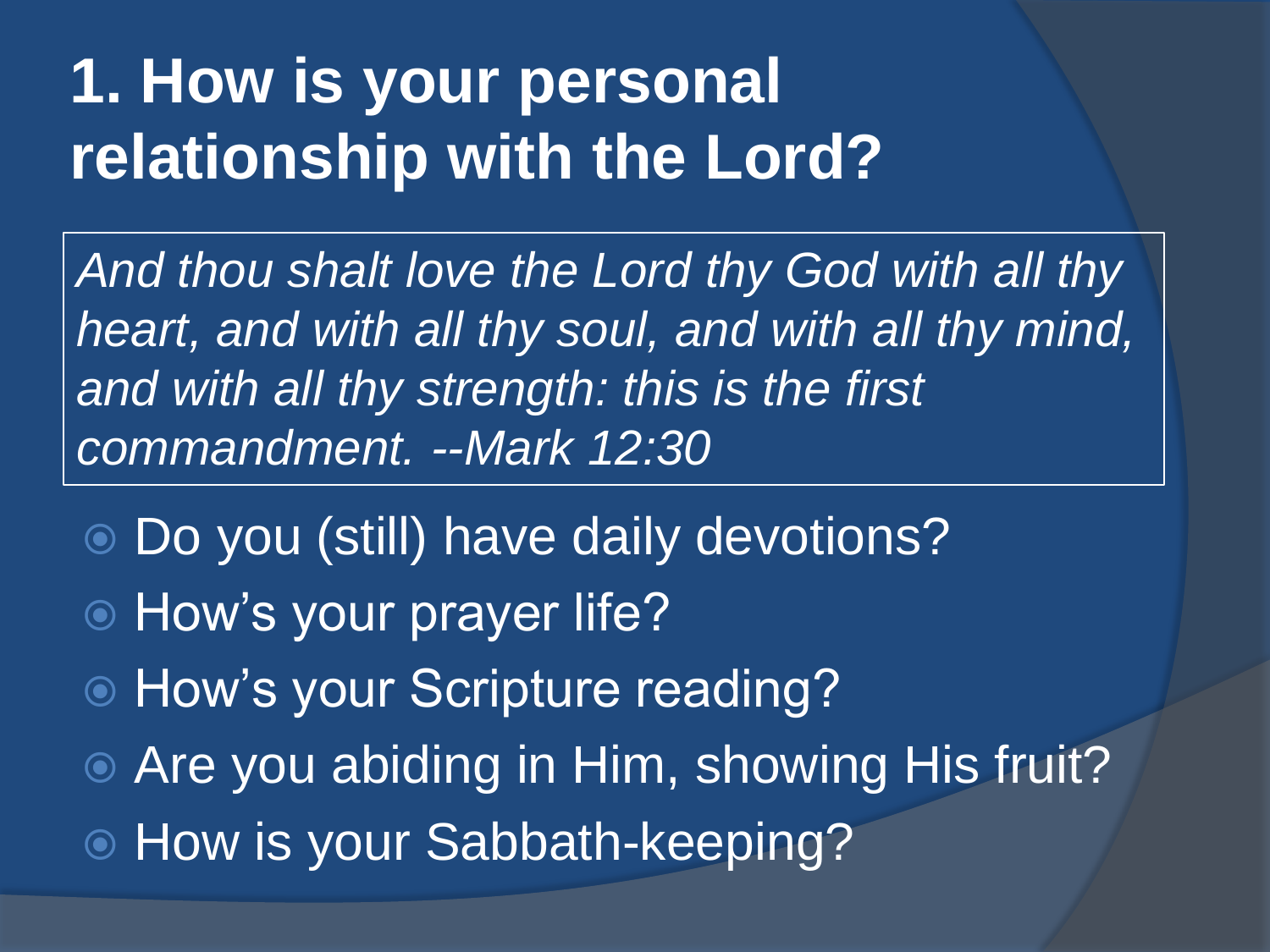#### **2. How is your personal relationship with your spouse and family?**

- If you don't have a spouse, do you (still) have time for dating? For family?
- **Is your marriage heading** toward isolation or oneness?
- How's your communication?
- **Example 2** How's your sex life?
- **How's your family activity** time? Do you know your kids or grandkids? Parents? Extended family?

 *And he answering said, Thou shalt love the Lord thy God with all thy heart, and with all thy soul, and with all thy strength, and with all thy mind; and thy neighbour as thyself.*  --Luke 10:27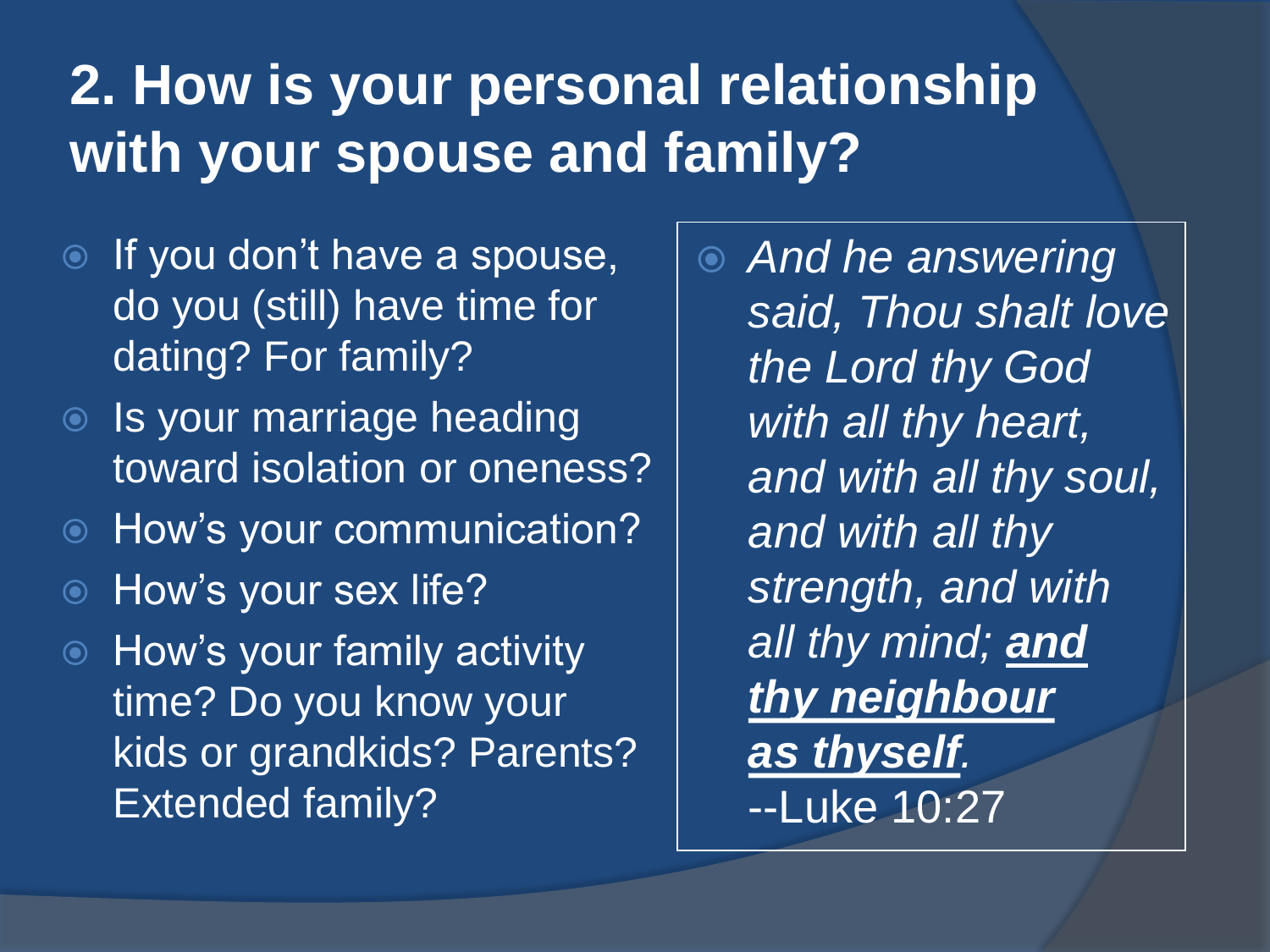## **3. How is your personal relationship with your church?**

- $\bullet$  How is your worship service participation?
- How is your small group participation?
- How is your service to the church?
- $\circ$  How is your giving to the church?
- Are you connected or disconnected with the church?

 *Not forsaking the assembling of ourselves together, as the manner of some is; but exhorting one another: and so much the more, as ye see the day approaching.*  --Hebrews 10:25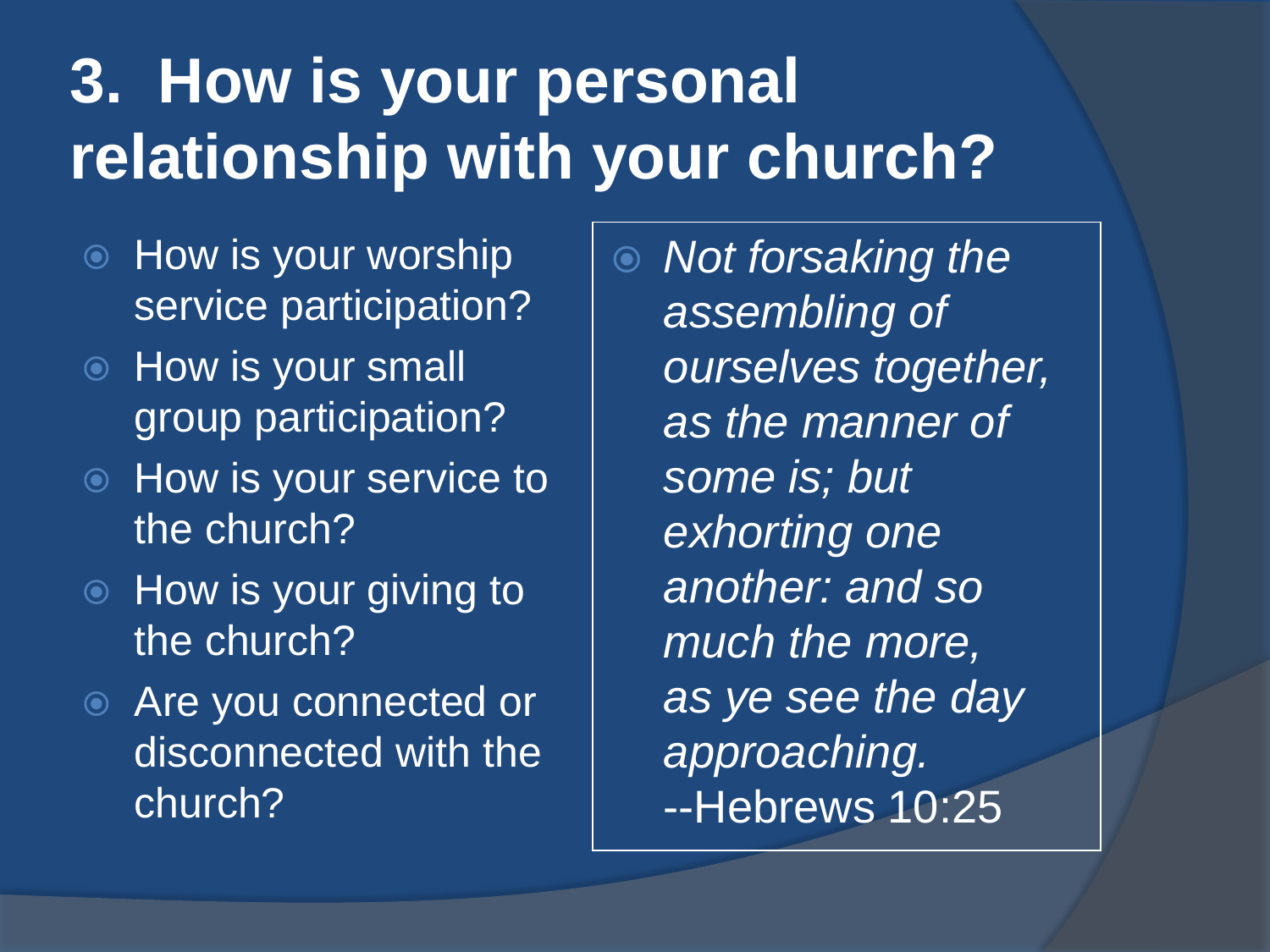## **Don't burn out on church!**

 For high-energy go-getters, church can get exhausting, discouraging, irrelevant, separated from your "real world."

 You may have periods when you need to pause from actively serving, but don't stop "going." He will carry you through the dry spells and refresh you in due season.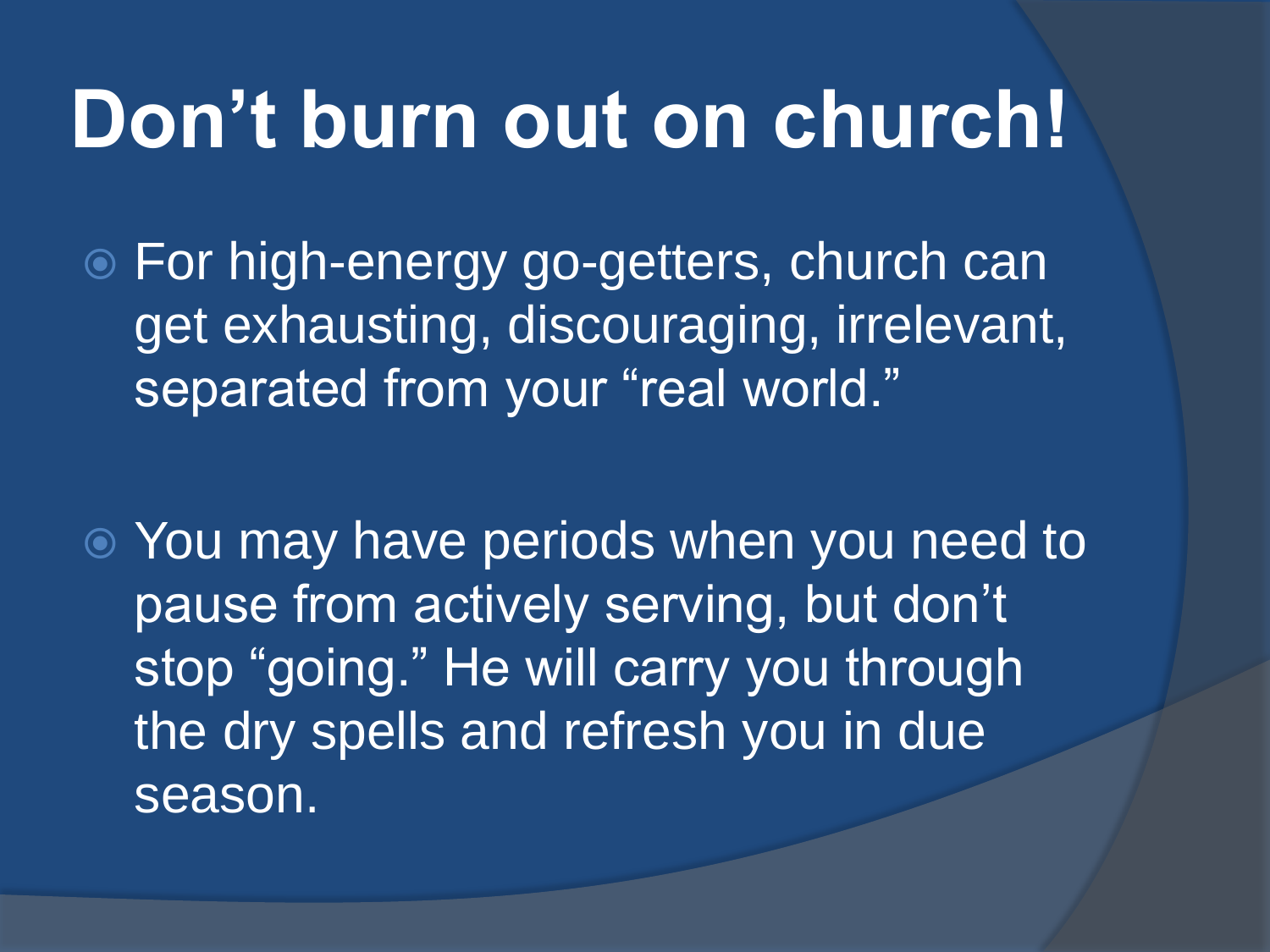## **4. How is your lifestyle?**

- Are you living within your means?
- Are you deep in financial debt?
- **Are you allowing material things** to consume you?
- **◎ Are you sleeping well?**
- Are you (still) playful?
- Are you irritable and stressed?
- **Example 2 Are you taking care of yourself** physically?

 *For where your treasure is, there will your heart be also.*  --Matthew 6:21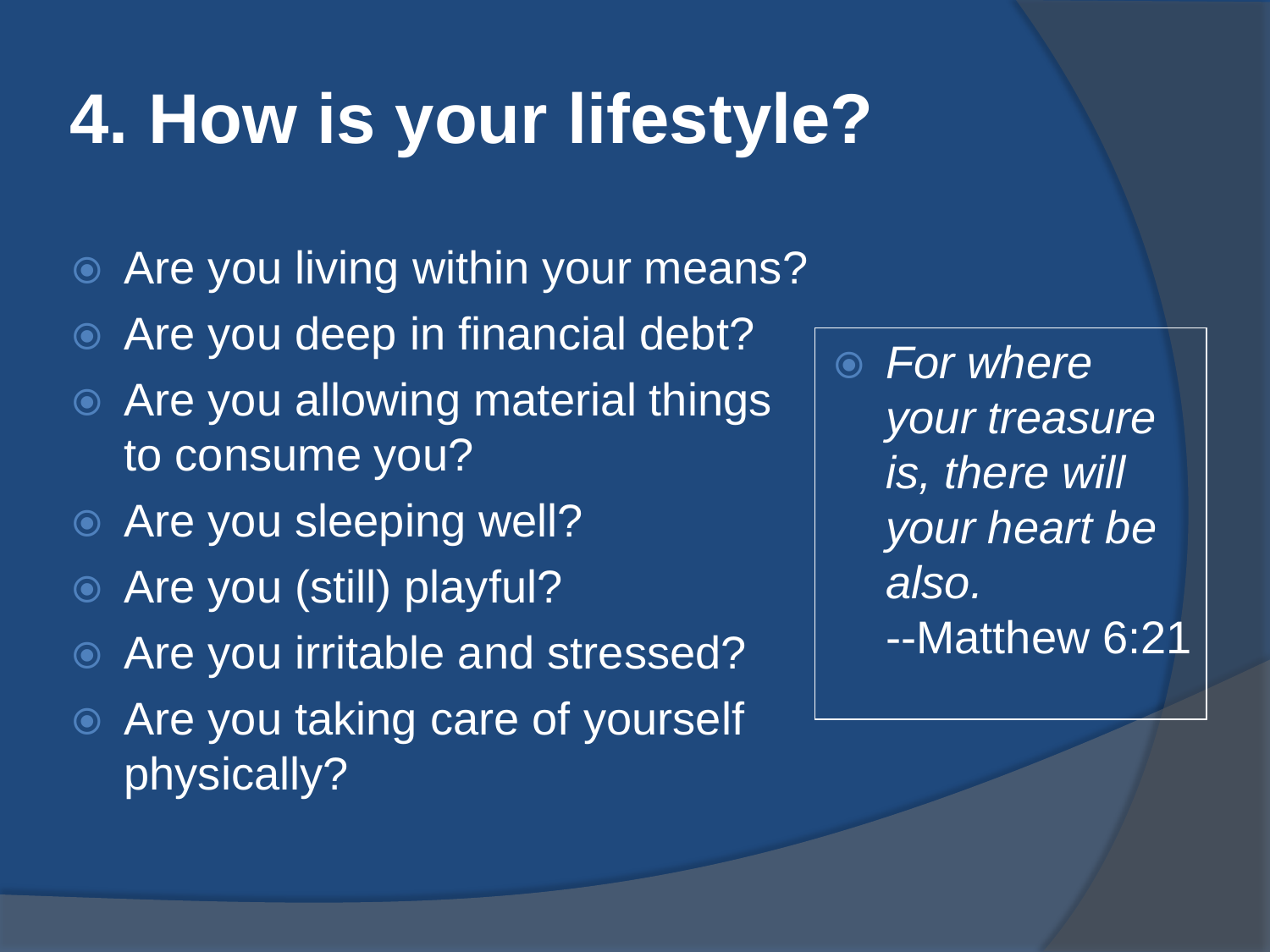- Do you regularly take work home?
- Are you frequently late to non-work events?
- Are you afraid that if you don't work more, you'll lose your job?
- Workaholism is NOT physical, it's mental, emotional and spiritual.

 *No man can serve two masters: for either he will hate the one, and love the other; or else he will hold to the one, and despise the other. Ye cannot serve God and mammon. –Matthew 6:24*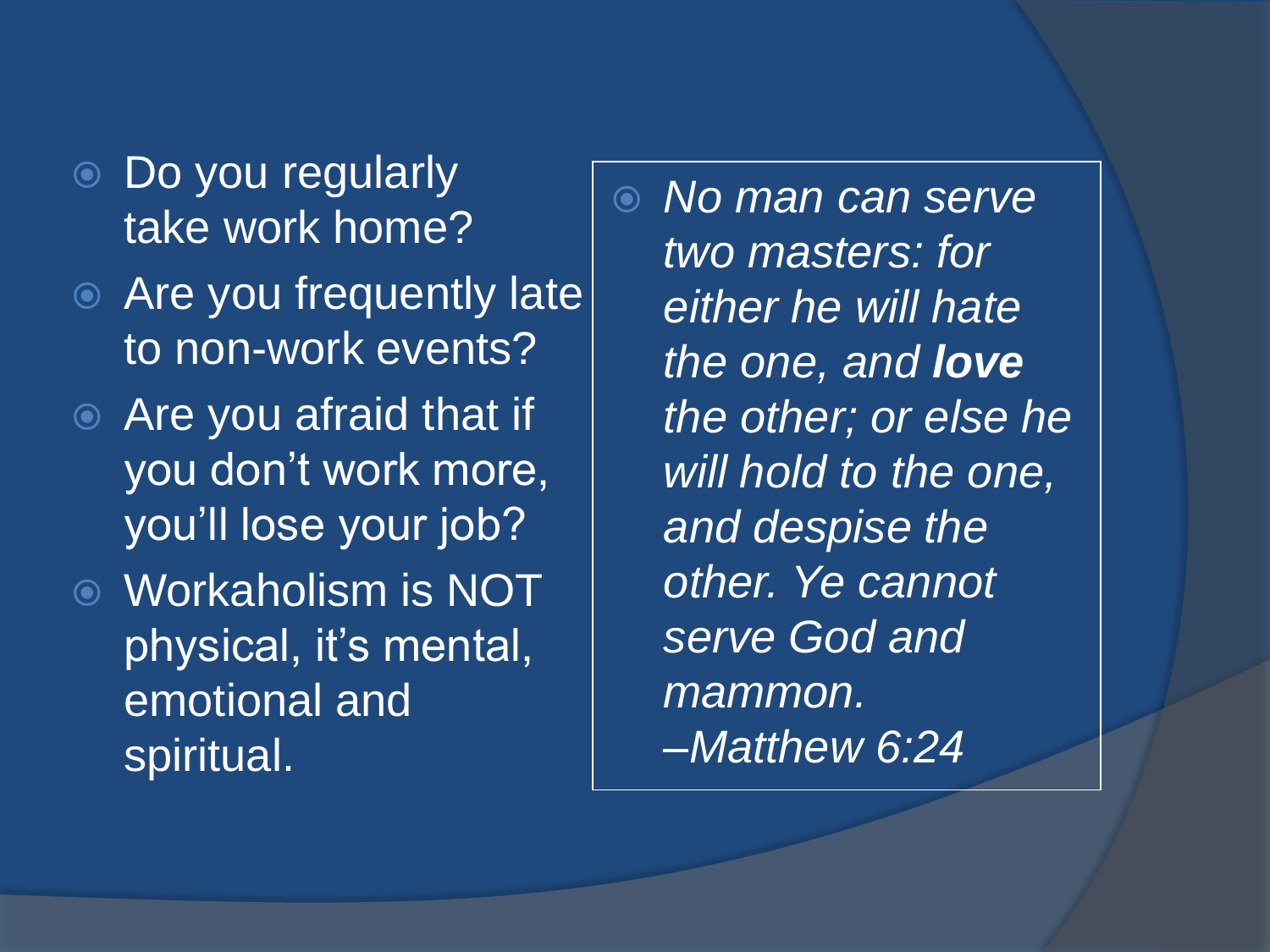## **5. If people who really know you were asked…**

- **Example 2 Are you known for** your balance?
- For your moderation?
- For your reasonableness?
- **◎** Or are you totally out of whack?

 *Faithful are the wounds of a friend; but the kisses of an enemy are deceitful.*  –Proverbs 27:6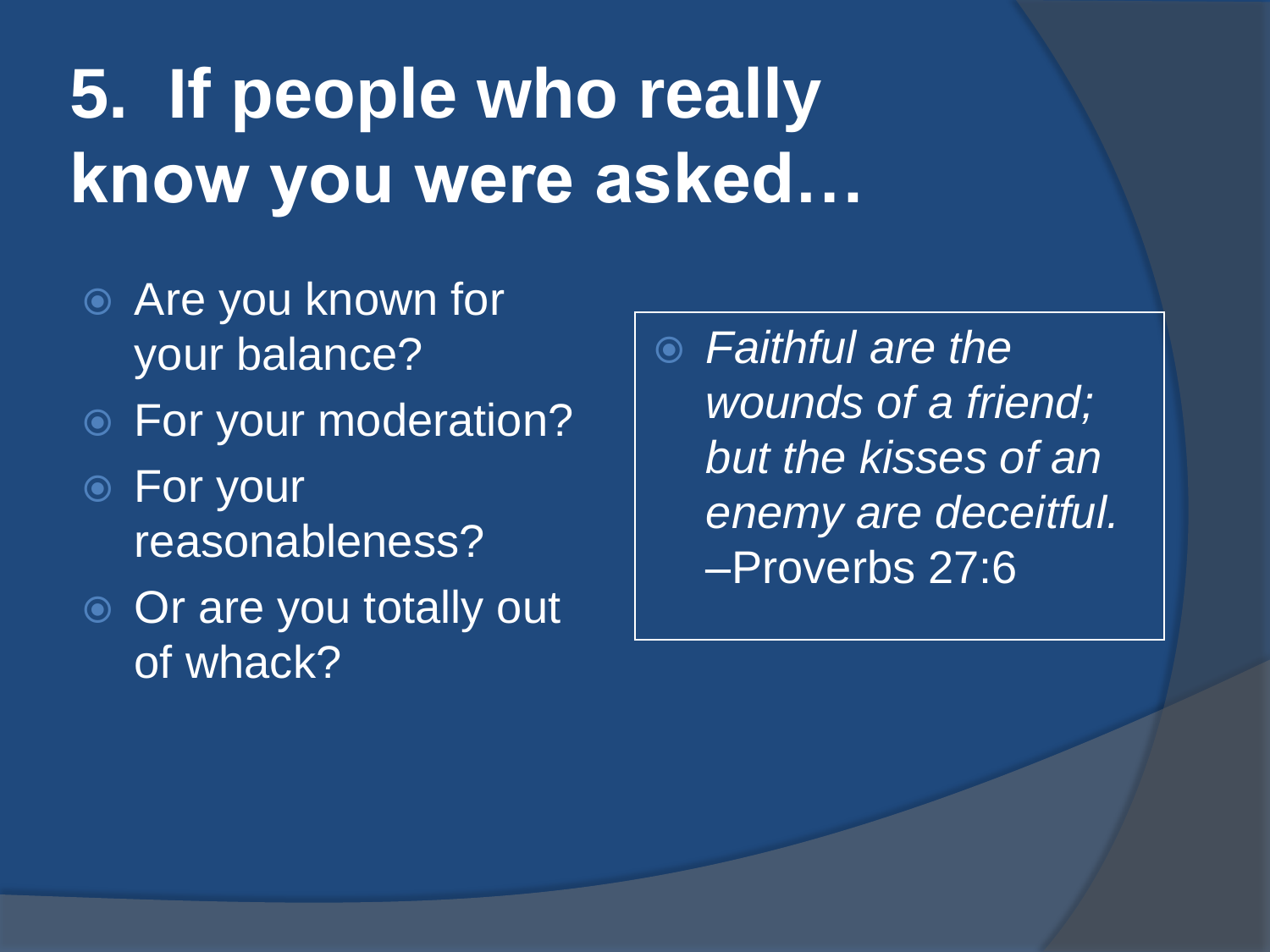## **Based on these criteria:**

- Personal relationship with the Lord
- Personal relationship with spouse & family
- Personal relationship with church
- Personal lifestyle
- Feedback from those who know you…

 **If the Holy Spirit is revealing that you are crossing the line and are a workaholic…**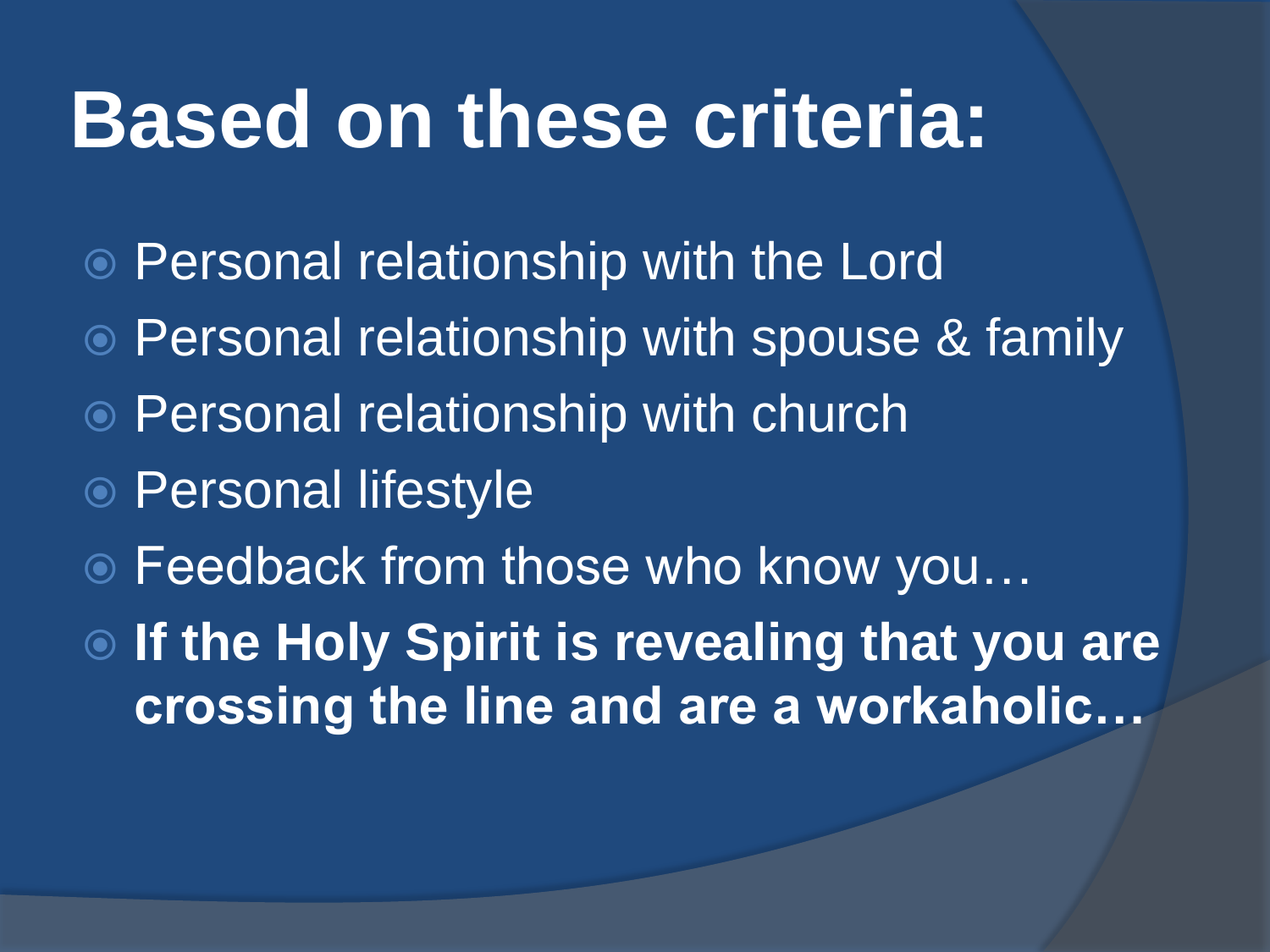## **What do you do about it?**



## *Begin to change.*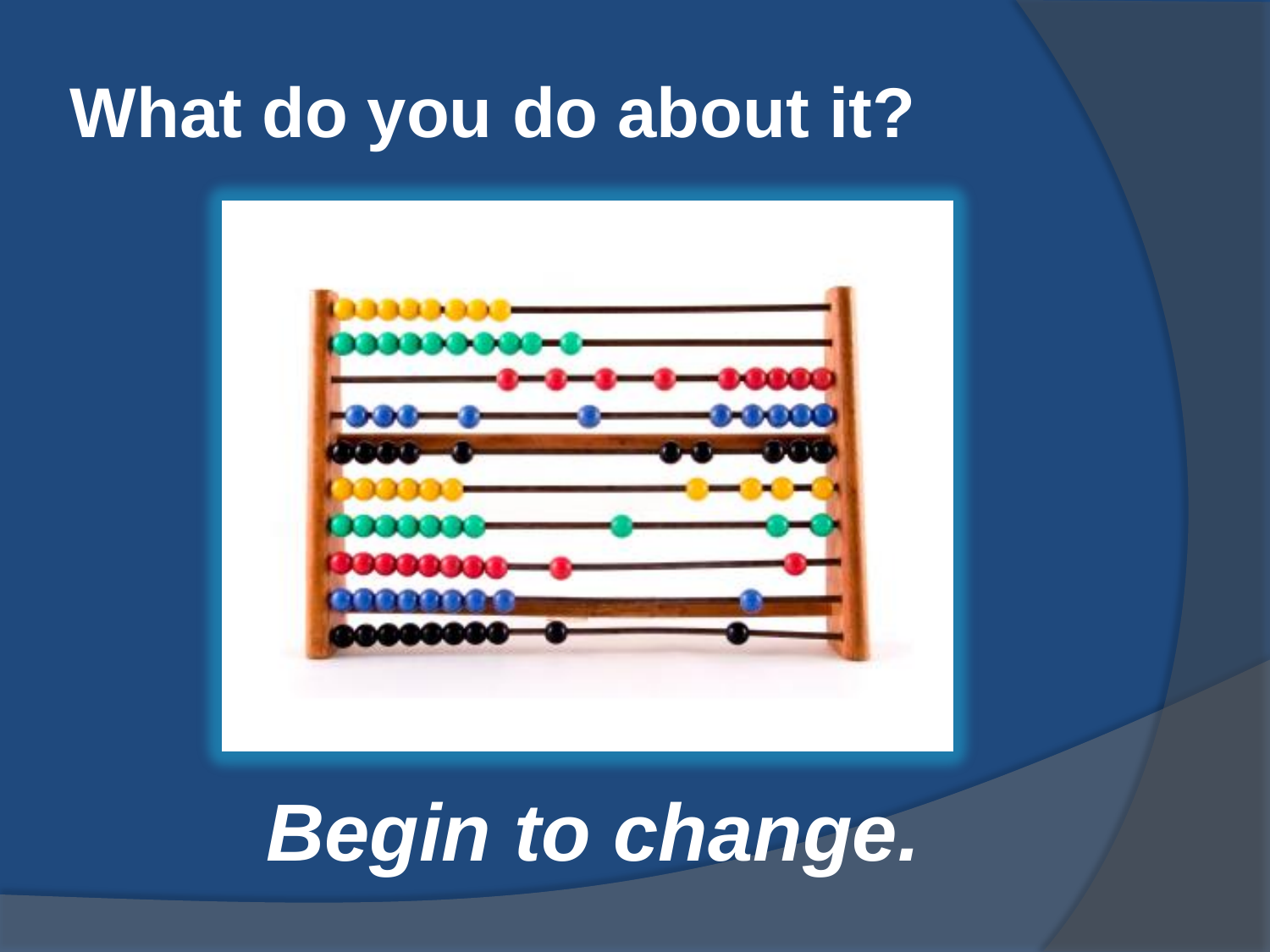**■ Confess your sin (idolatry) to the Lord.** 

**■ Commit to being more sensitive and obedient to the** Holy Spirit.

- **If you have unused vacation time, take it—not** necessarily all at once. It can be used in bite-sized pieces.
- Look at your calendar and deliberately, methodically "insert" more time for the Lord, spouse, family and church.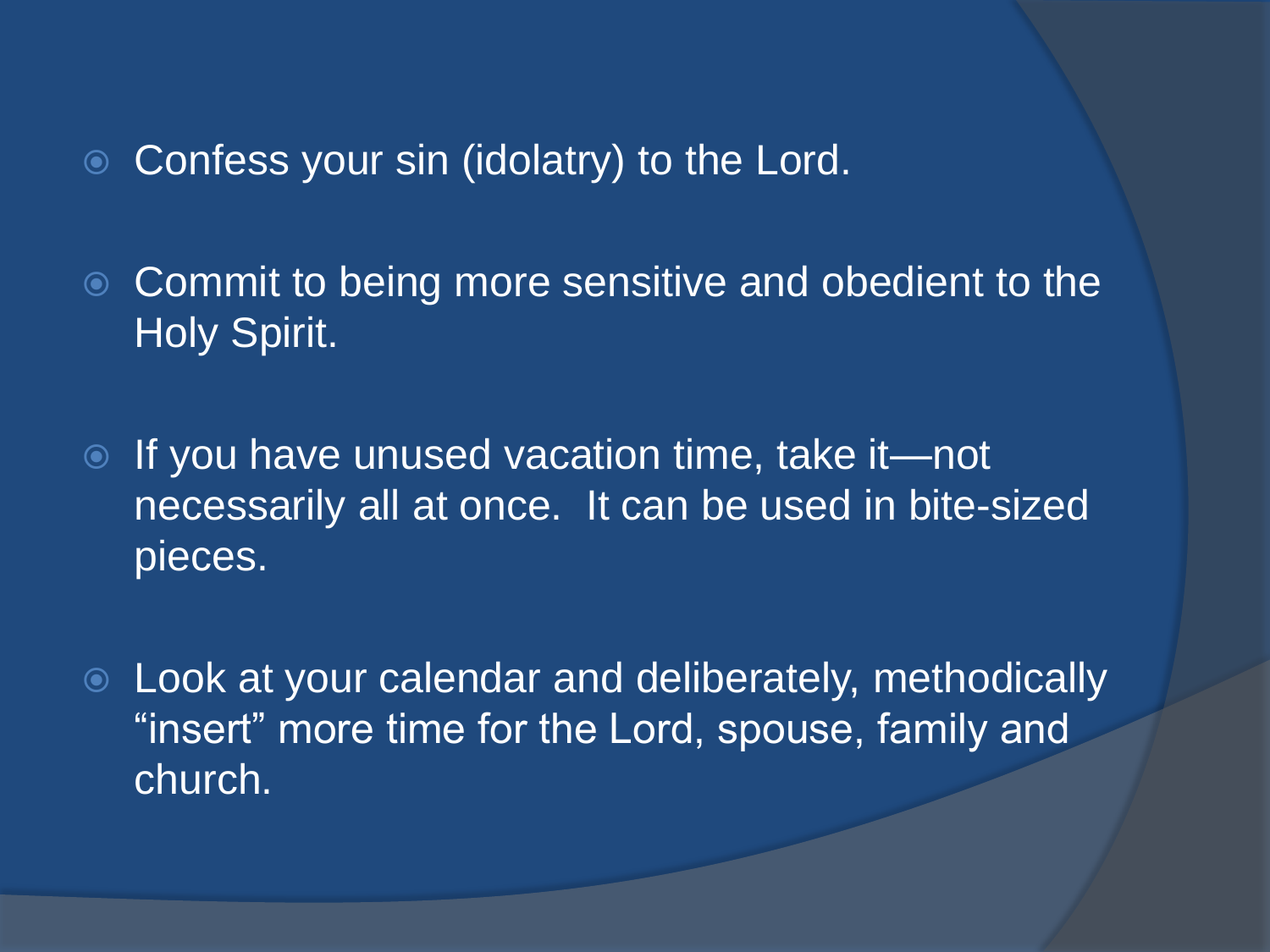- **Begin to make incremental lifestyle changes** to make you less dependent upon a workaholic pace.
- On the job, ask *"when do you need it?"*  to avoid self-inflicted crises.
- **◎** On the job, tactfully set boundaries. The word "no" does exist!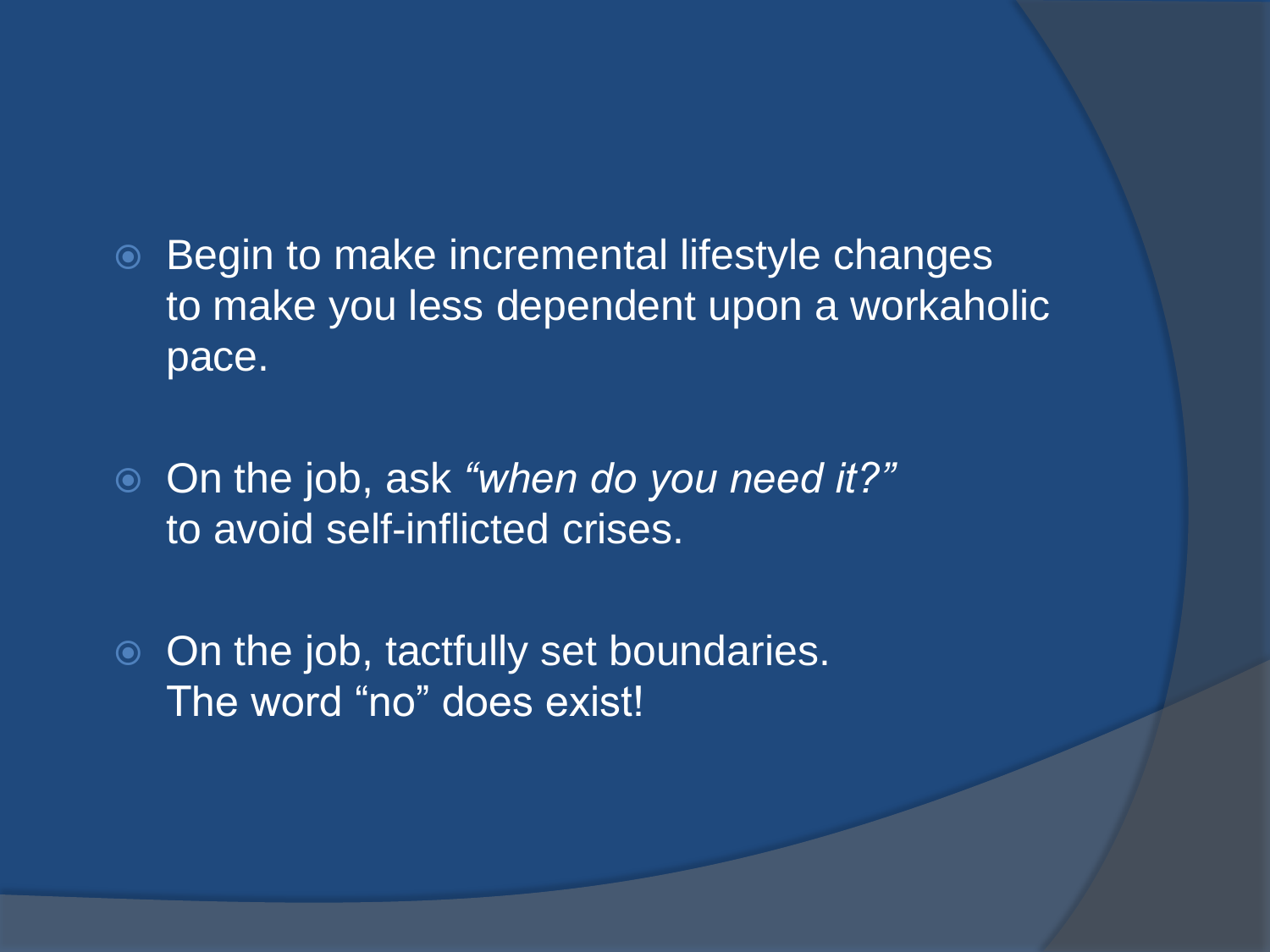- Does the Lord really want you to receive that promotion?
- Does your spouse and family really want all of those material possessions you are striving for?
- What trophies are you working for? Temporal or eternal?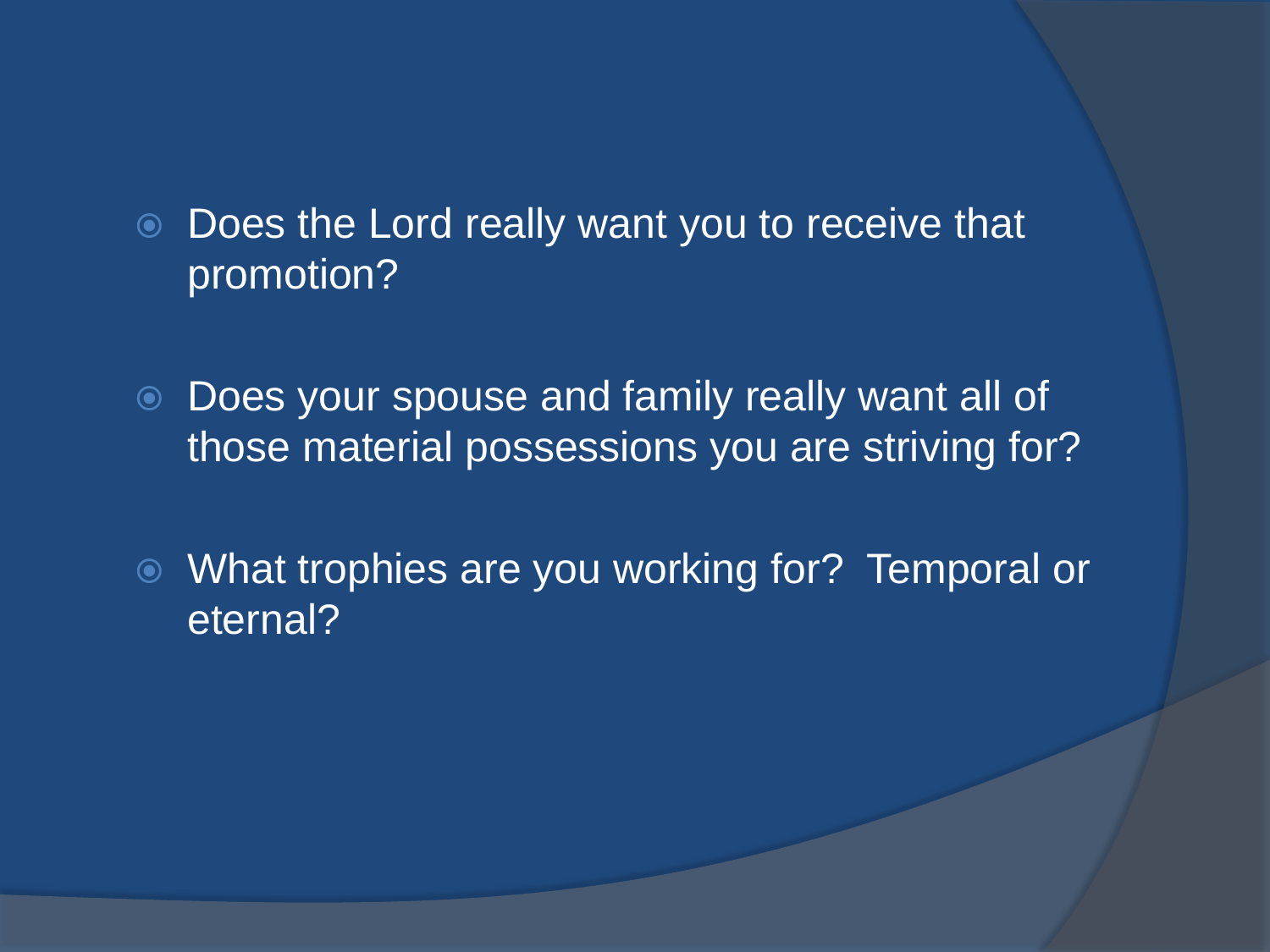# One growing addiction…

#### **TECHNOLOGY!**

- Who says you "have" to be accessible 24/7?
- Who controls whom?
- We are creating cultural ADD big-time!

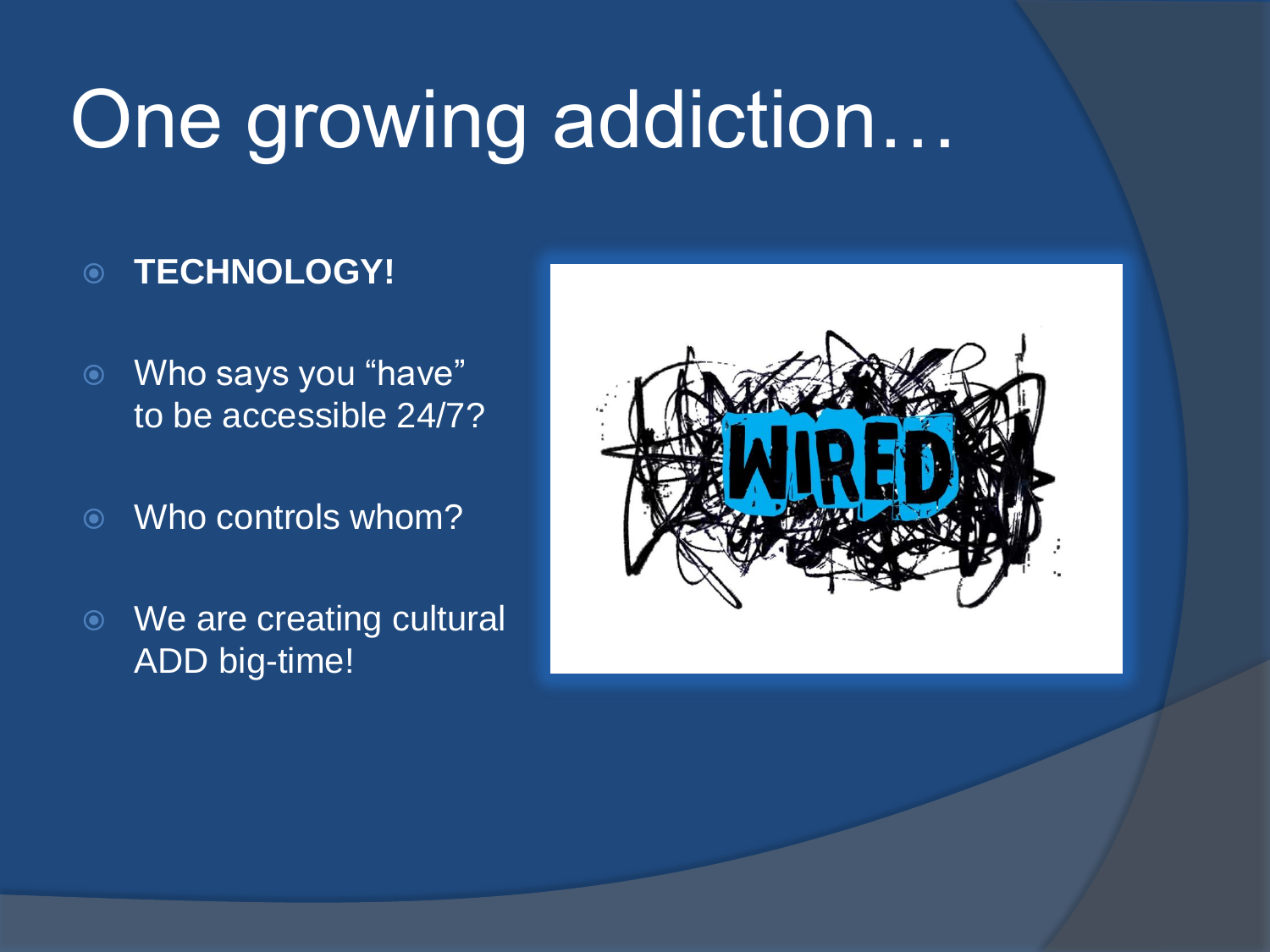- Change your travel patterns so you're in church.
- If the Lord is pointing you to simplify and change, and your employer is forcing you to work more, and more, and more…and isn't sensitive to your personal, family and church life…
- **Then even dare to change jobs or careers.**
- **Consider developing roots and not moving as** frequently.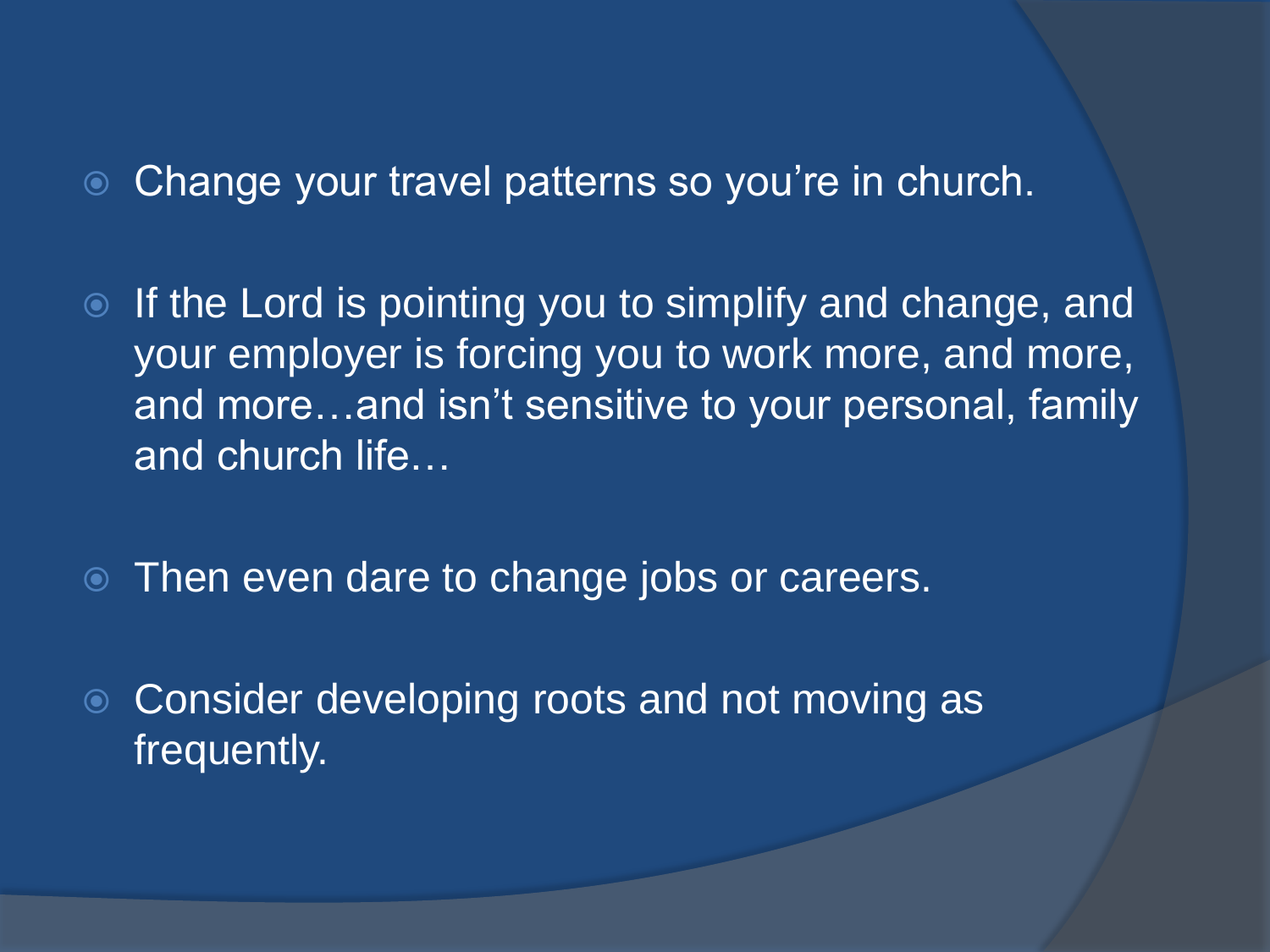- **But, don't be compulsive** in your zeal to change.
- Sometimes people who are prone to addiction trade one addiction for another, and create new problems. There's wisdom in balance!